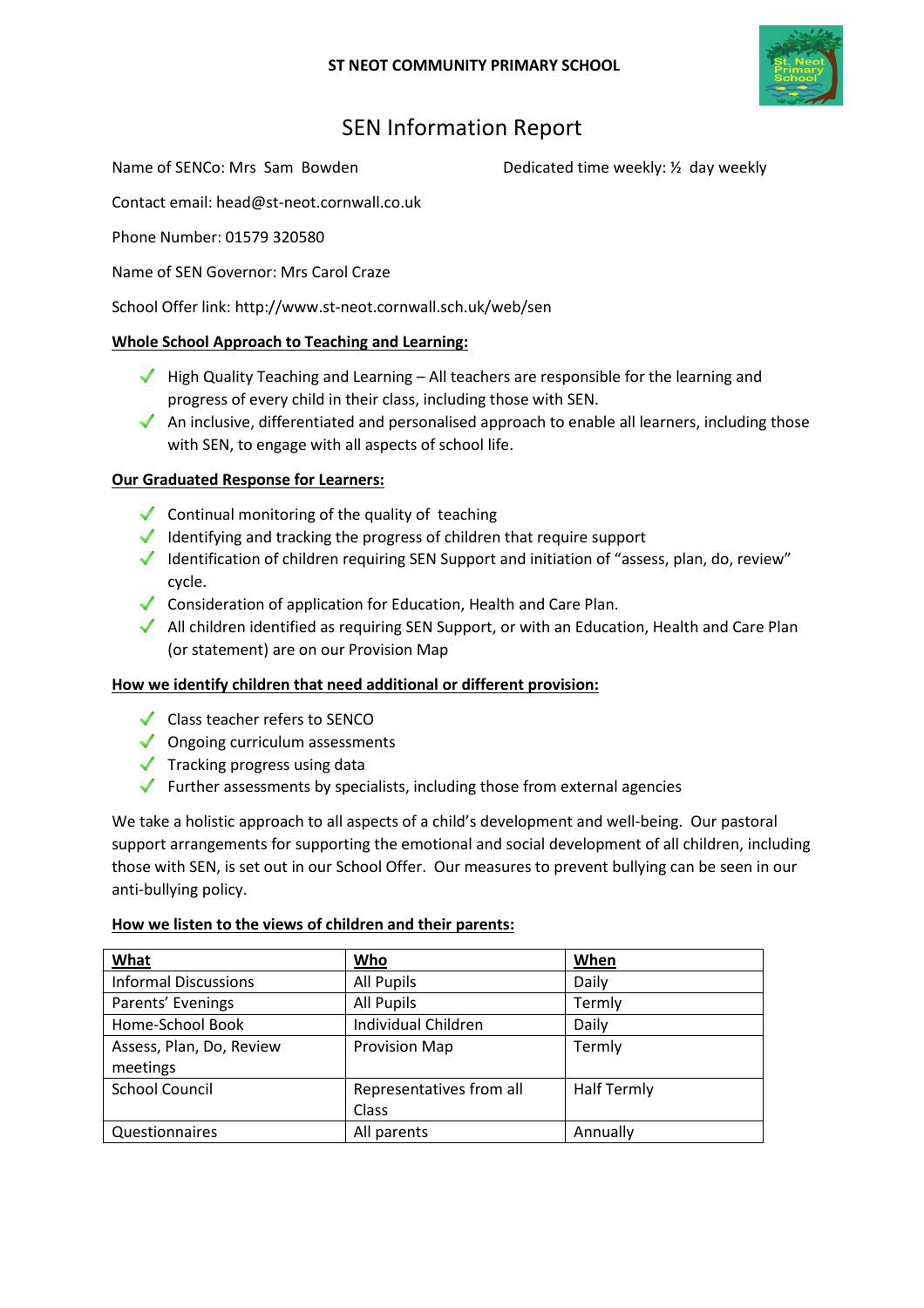

### The Assess, Plan, Do, Review Cycle:

For children/young people on our Provision Map, an Assess, Plan, Do, Review cycle is used by the SENCo in partnership with the child, their parents and the class teacher.

This year, provision made for children on our Provision Map has been:

- Communication and Interaction
- $\sqrt{\phantom{a}}$  Cognition and Learning
- $\checkmark$  Social, Emotional and Mental Health
- $\checkmark$  Sensory and/or Physical Needs
- $\checkmark$  Visual Impairment

During the 2017/18 academic year, we had 8 Children receiving SEN Support and 2 children with Education, Health and Care Plans or Statements of Educational Need.

We measure the impact of this provision by half termly quantitative assessment and ongoing qualitative assessment.

#### Support Staff Deployment:

Support staff are deployed in a number of roles:

- $\checkmark$  Support in classroom
- $\checkmark$  1:1 provision
- $\checkmark$  Small group intervention
- ◆ Playground support
- $\checkmark$  Lunchtime support
- $\checkmark$  Supporting at after school clubs
- $\blacklozenge$  Running after school clubs
- $\checkmark$  Breakfast Club
- ◆ PPA Cover
- ◆ PPA Cover (HLTAs)
- $\checkmark$  First Aid

We monitor the quality and impact of this support by Observations; Book & Planning Scrutiny; Pupil Conferencing; Learning Walks

## Distribution of Funds for SEN:

This year, the budget for SEN and Inclusion was £7917 This was allocated in the following ways:

- $\checkmark$  Support staff
- External services (See School Offer)
- $\sqrt{\phantom{a}}$  Teaching and learning resources
- $\checkmark$  Staff training
- $\blacklozenge$  Before and after school provision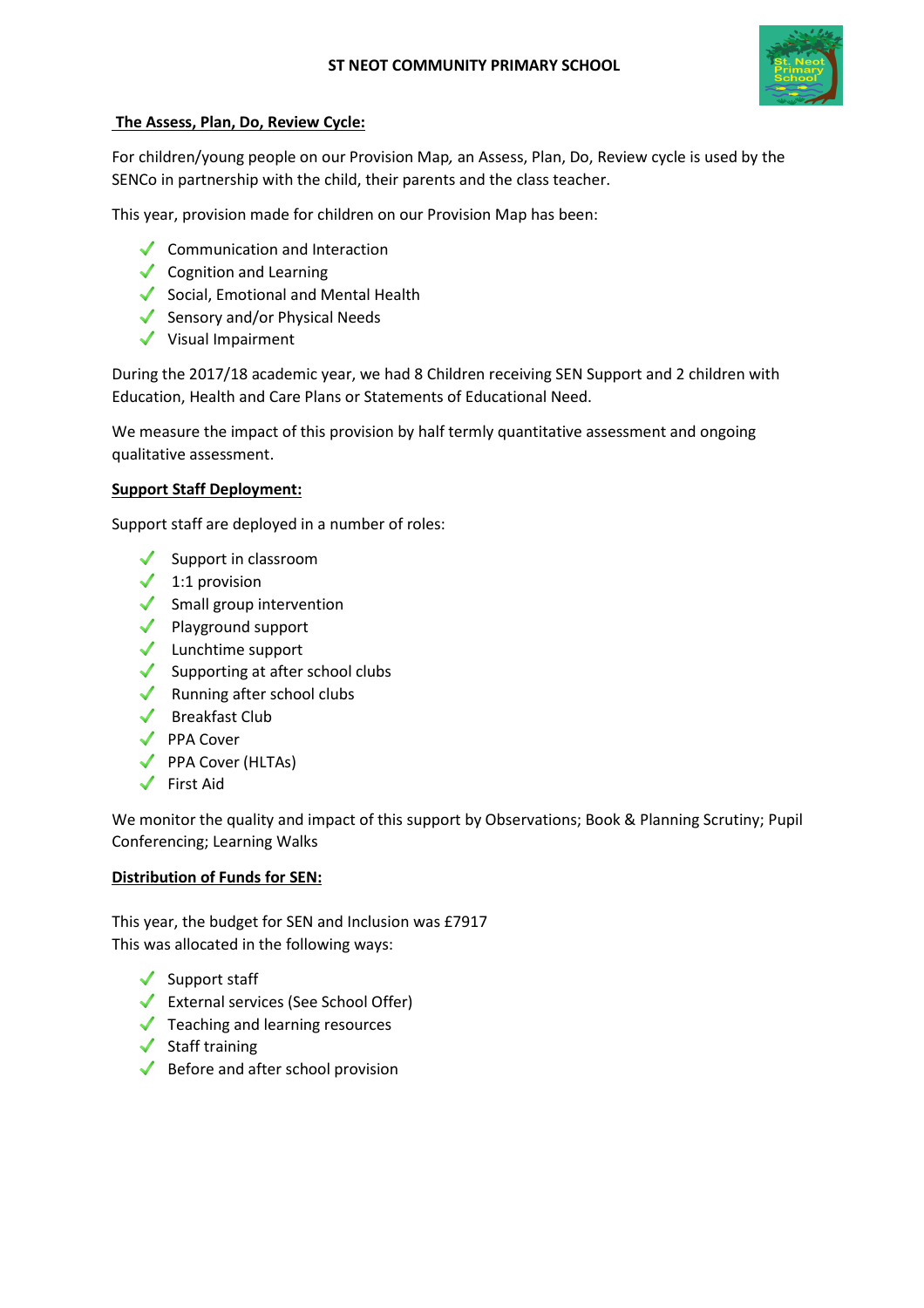

#### Continuing Development of Staff Skills:

| Area of Knowledge/Skill          | <b>Staff Member</b>        |
|----------------------------------|----------------------------|
| The SEN Code of Practice         | <b>Teachers/ Governors</b> |
| Our Graduated Response           | All staff                  |
| Attachment Disorder              | <b>Teaching Assistant</b>  |
| Promoting positive mental health | Headteacher                |
| <b>SENCo Network Meetings</b>    | <b>SENCO</b>               |
| <b>Challenging Behaviour</b>     | <b>Teaching Assistant</b>  |
| Mental resilience                | Teaching staff             |

We monitor the impact of this training by monitoring teaching and learning.

#### Partnerships with other schools and how we manage transitions:

We work with a number of schools in the area in the following ways:

- $\blacktriangledown$  Transition to Secondary Schools.
- Transition into EYFS from Pre School.
- Transition into Reception Class from Independent Nurseries or other mainstream schools

This year 1 child requiring SEN Support came to us from our partner schools

1 child on our Provision Map in 2017/18 made a successful move to Liskeard School and Community College and 1 to Greenfields.

We ensure that the transition from Nursery to Reception is smooth by holding Transition Mornings in the summer term and by ensuring each child on the Provision Map has an Individual Education Plan (IEP) in place in September which will continue for review in January.

The transition from year 6 to secondary school is supported through –

- $\frac{1}{2}$  Taster Days at the Senior schools.
- SEN General Meeting at Senior School;
- $\frac{1}{2}$  Meetings between Feeder School SENCo and SENCOs from all receiving schools to discuss individuals' needs.
- $\ddot{+}$  The passing on of all SEN files (including an up-to-date IEP) to the receiving schools.
- $\downarrow$  All pupils with a Statement or EHCP have an individual Transition Plan.
- $\ddot{\bullet}$  Vulnerable pupils including those who are subject to a TAC will have a specific Transition Plan.

Parents are included in this process through attendance at a general meeting and as part of the final Planning & Review or TAC Meetings in January.